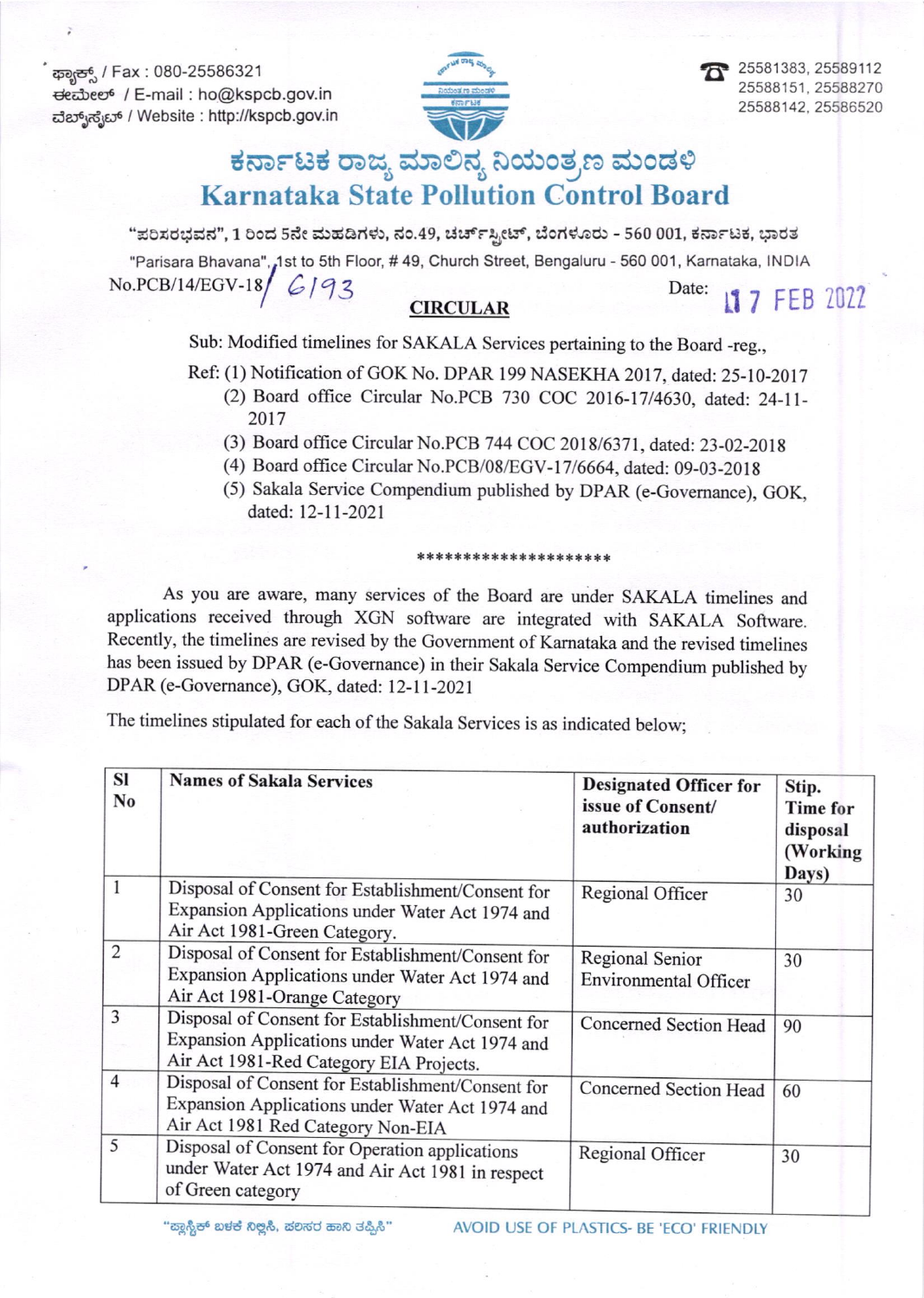| 6              | Disposal of Consent for Operation Applications<br>under Water Act 1974 and Air Act 1981-Orange<br>Category                                          | Regional Senior<br><b>Environmental Officer</b> | 60  |
|----------------|-----------------------------------------------------------------------------------------------------------------------------------------------------|-------------------------------------------------|-----|
| $\overline{7}$ | Disposal of Consent for Operation Applications<br>under Water Act 1974 and Air Act 1981 Red<br>Category                                             | Concerned Section Head<br>at Head office        | 90  |
| 8              | Disposal of Authorization Application under<br>Hazardous and Other Waste (Management and<br>Transboundary Movement) Rules, 2016 (Green<br>Category) | Regional Officer                                | 30  |
| 9              | Disposal of Authorization Application under<br>Hazardous Other Waste (Management and<br>Transboundary Movement) Rules, 2016 (Orange<br>Category)    | Regional Senior<br><b>Environmental Officer</b> | 60  |
| 10             | Disposal of Authorization Application under<br>Hazardous and Other Waste (Management and<br>Transboundary Movement) Rules, 2016 (Red<br>Category)   | Concerned Section Head<br>at Head office        | 90  |
| 11             | Disposal of Registration/renewal Application under<br>Plastic waste Management Rules, 2016                                                          | Concerned Section Head<br>at Head office        | 90  |
| 12             | Disposal of Authorization/renewal Application<br>under E Waste Management Rules 2016                                                                | Concerned Section Head<br>at Head office        | 120 |

All the officers of the Board are hereby informed to process & dispose the consent/ authorization /registration applications as per the delegation of powers within the SAKALA stipulated timelines to avoid penalization as per the norms of SAKALA Act/Notification.

 $-18$ Member Secretary Y

To,

- l. sEo (Non EIA-OB Enforcement & complaint cell), SEo (waste Management cell), sEo (17 category cell), sEo (Mines, steel & Stone crusher cell), sEo (Infrastructure Cell), SEO (Non ElA-Bangalore).
- 2. SEO (Bangalore City), SEO (Bangalore East), SEO (Bangalore South), SEO (Bangalore North), SEO (Mysore), SEO (Mangalore), SEO (Dharwad), SEO (Bellary) and SEO (Chitradurga), SEO (Gulbarga)